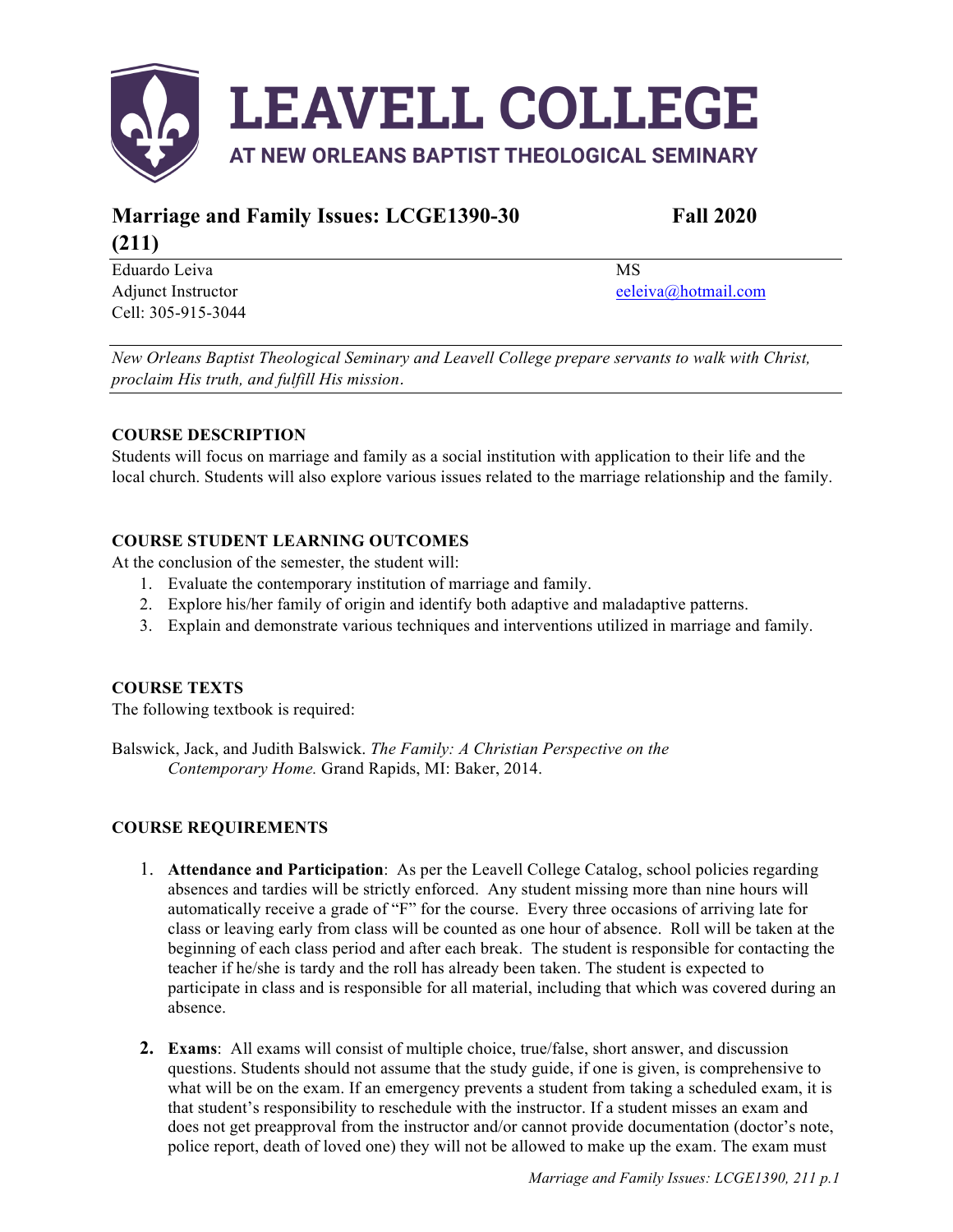be made up within one week of the missed exam. After one week, the student will earn a grade of 0 for the assignment. **Exams 1 & 2 will be given in class on October 1; November 12; Final Exam on Blackboard by December 14.**

- 3. **Book Review**: In addition to the required textbook for this course, each student will be responsible for selecting an additional book to read and review. Students must choose a book that they have not previously read, which relates to material covered in this course. The book should be at least 100 pages in length. **Submit Additional Book Title on Blackboard by September 3.**  A one-page review following the outline provided in class must be submitted and presented to the class. Students will sign up for days to present their book in class and are responsible for submitting a copy of their review on Blackboard by **Oct. 29.** Failure to submit book review in Blackboard will result in a one-letter grade deduction from the student's final grade.
- 4. **Genogram:** Students will be asked to complete a genogram and reflection exercises on their family of origin. More information will be provided on this in class. **Due on Blackboard by October 8.**
- 5. **Marriage Enrichment Lessons:** Students will be asked to develop five marriage enrichment lessons. This assignment is designed to be practical in that it can potentially be used for a Sunday school or discipleship class. You are allowed to choose the five topics for each of the lessons. These lessons can be for premarital couples or married couples. Each lesson should follow the format and guidelines provided in class. Marriage enrichment lessons will be **due on Blackboard by November 5**.

The final breakdown for the course will be tabulated according to the following percentage breakdown:

| Marriage Enrichment Lessons (November 7) | 15%  |
|------------------------------------------|------|
| Book Review (October 18)                 | 10%  |
| Genogram/Family Reflection Exercise      | 15%  |
| Exam 1 (October 1)                       | 20%  |
| Exam 2 (November 12)                     | 20%  |
| Final Exam (December 14)                 | 20%  |
|                                          | 100% |

#### **GRADING SCALE**

A:  $93 - 100$ B: 85 - 92 C:  $77 - 84$ D:  $70 - 76$ F: below 70

*Marriage and Family Issues: LCGE1390, 211 p.2*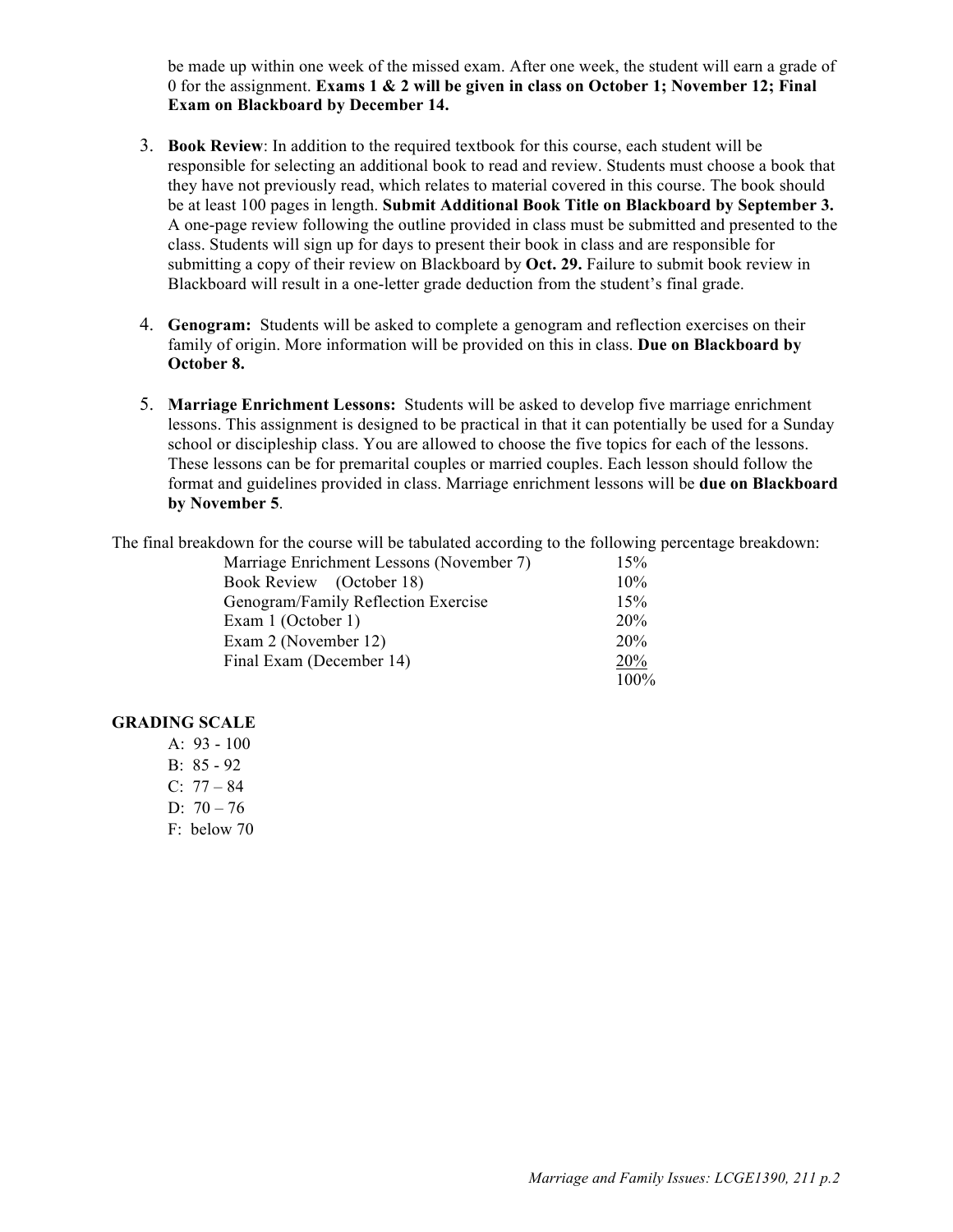#### **COURSE OUTLINE**

| Week           | <b>Class</b><br><b>Dates</b> | <b>Topics</b>                                         | <b>Assigned Reading</b> | <b>Assignment Due Dates</b>                                                          |
|----------------|------------------------------|-------------------------------------------------------|-------------------------|--------------------------------------------------------------------------------------|
| $\mathbf{1}$   | <b>Aug 27</b>                | Syllabus Overview                                     | Chapter 1               |                                                                                      |
|                |                              | Introduction to the course                            |                         |                                                                                      |
|                |                              | Sacred Marriage DVD/A<br>Theological Foundation       |                         |                                                                                      |
|                |                              |                                                       |                         |                                                                                      |
| $\overline{2}$ | Sept 3                       | The Family as a Developing<br><b>Biosocial System</b> | Chapter 2               | Due on Blackboard by Sept. 3:<br><b>Submit the Title of a book to be</b><br>reviewed |
|                |                              | Mate Selection & Cohabitation                         | Chapter 3               |                                                                                      |
| $\overline{3}$ | Sept 10                      | Relationship Attachment Model:<br>Know & Trust        |                         |                                                                                      |
|                |                              | Relationship Attachment Model:<br>Rely, Commit, Touch |                         |                                                                                      |
| 4              | Sept 17                      | <b>Establishing Marriage</b>                          | Chapters $4 & 5$        |                                                                                      |
|                |                              | The Seven Principles of Making<br>Marriage Work       |                         |                                                                                      |
| 5              | Sept 24                      | Communication                                         | Chapter 13 & 14         |                                                                                      |
|                |                              | Genograms                                             | Chapter 7               |                                                                                      |
|                |                              | Developing a Mature, Reciprocating<br>Self            |                         |                                                                                      |
|                |                              | Review                                                |                         |                                                                                      |
| 6              | Oct 1                        | Exam 1                                                |                         |                                                                                      |
| $\tau$         | Oct 8                        | Parenting                                             | Chapter 6               | Due on Blackboard by Oct. 8:<br><b>Genogram Project</b>                              |
|                |                              | <b>Bringing Baby Home</b>                             |                         |                                                                                      |
| $8\,$          | <b>Oct 15</b>                | <b>Brain-Based Parenting Strategies</b>               |                         |                                                                                      |
|                |                              |                                                       |                         |                                                                                      |
| 9              | Oct 19-<br>24                | <b>Fall Break: No Class</b>                           | <b>Fall Break</b>       |                                                                                      |
| 10             | <b>Oct 29</b>                | Raising an Emotionally Intelligent<br>Child           |                         | Due on Blackboard by Oct. 29:<br><b>Book Review</b>                                  |
|                |                              | <b>Emotional Safety</b>                               |                         |                                                                                      |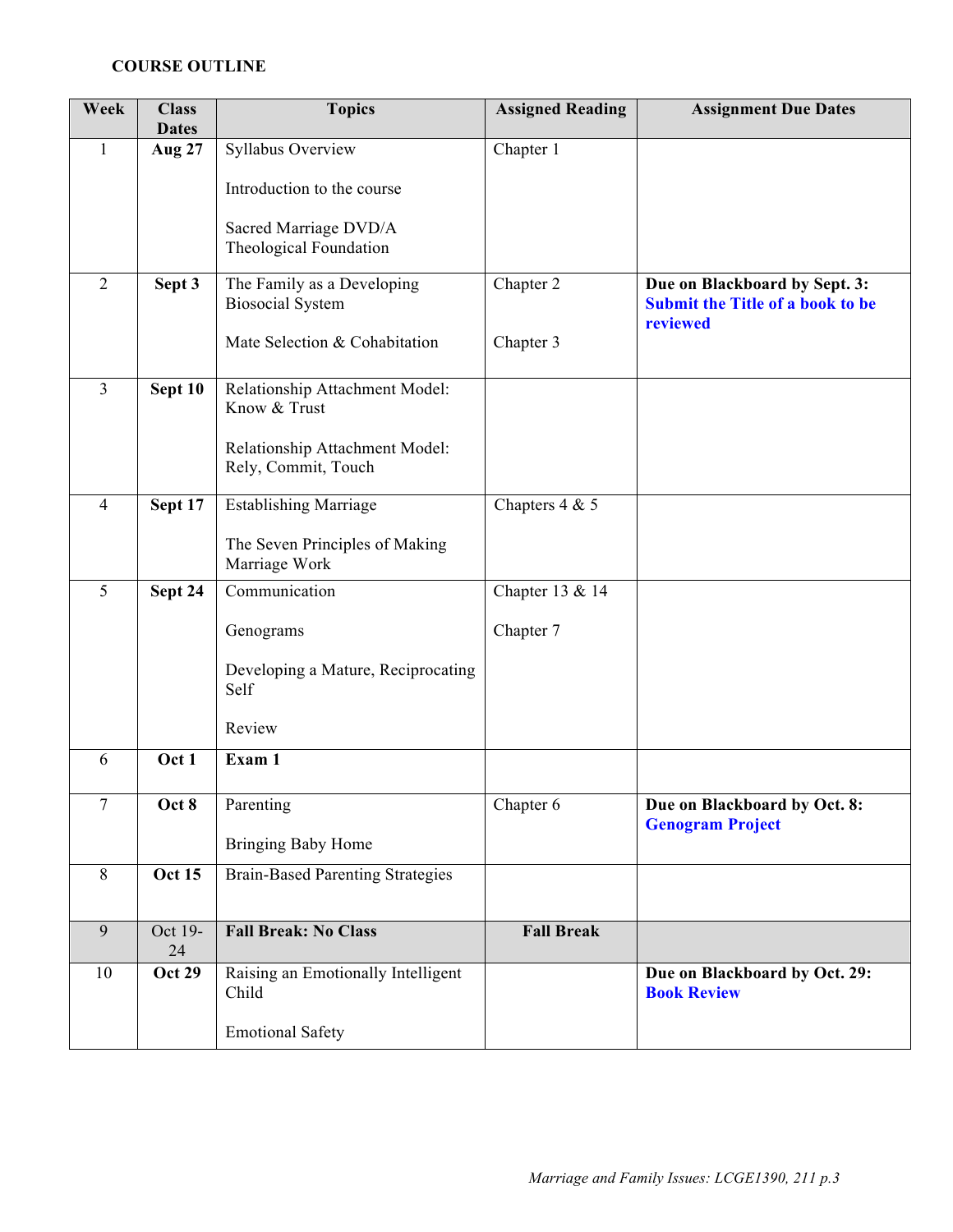| Week          | <b>Class</b><br><b>Dates</b> | <b>Topics</b>                                      | <b>Assigned Reading</b>             | <b>Assignment Due Dates</b>                        |
|---------------|------------------------------|----------------------------------------------------|-------------------------------------|----------------------------------------------------|
| 11            | Nov $5$                      | Family Spirituality                                | Chapter 8 & 9                       | Due on Blackboard by<br>Nov. 5:                    |
|               |                              | Adolescence & Midlife                              | Chapter 10                          | <b>5 Marriage Enrichment Lessons</b>               |
|               |                              | The Joys and Challenges of Family<br>in Later Life |                                     |                                                    |
|               |                              | Review                                             |                                     |                                                    |
| 12            | <b>Nov 12</b>                | Exam 2                                             |                                     |                                                    |
| 13            | <b>Nov 19</b>                | Changing Gender Roles & Relations                  | Chapters $11 & 12$                  |                                                    |
|               |                              | The Stress & Strain of Family Life                 | Chapters $15 & 16$                  |                                                    |
| 14            | Nov $23-$<br>28              | <b>Thanksgiving Break: No Class</b>                | <b>Thanksgiving</b><br><b>Break</b> |                                                    |
| 15            | Dec 3                        | <b>Complex Families</b>                            | Chapters $17 & 18$                  |                                                    |
| 16            | Dec 10                       | The Postmodern Family                              | Chapters $19 & 20$                  |                                                    |
|               |                              | Review                                             |                                     |                                                    |
| Final<br>Exam | Dec 14                       | Final Exam                                         |                                     | Due on Blackboard by Nov. 14:<br><b>Final Exam</b> |

# **ADDITIONAL COURSE INFORMATION**

- 1. *Attendance Policy*: Leavell College follows the attendance policy as stated in the Leavell College catalog.
- 2. *Policy for Late Submissions:* All late assignments will be penalized five points for the first day and one point per day thereafter, with no assignments being accepted more than two weeks past the due date.
- 3. *Plagiarism Policy:* A high standard of personal integrity is expected of all Leavell College students. Copying another person's work, submitting downloaded material without proper references, submitting material without properly citing the source, submitting the same material for credit in more than one course, and committing other such forms of dishonesty are strictly forbidden. *Although anything cited in three sources is considered public domain, we require that all sources be cited*. Any infraction may result in failing the assignment and the course. Any infraction will be reported to the Dean of Leavell College for further action.
- 4. *Classroom and Online Decorum*: Each student is expected to demonstrate appropriate Christian behavior. The student is expected to interact with other students in a fashion that will promote learning and respect for the opinions of the others in the course. A spirit of Christian charity is expected at all times. Electronic devices should be used only for classroom purposes as indicated by the professor.